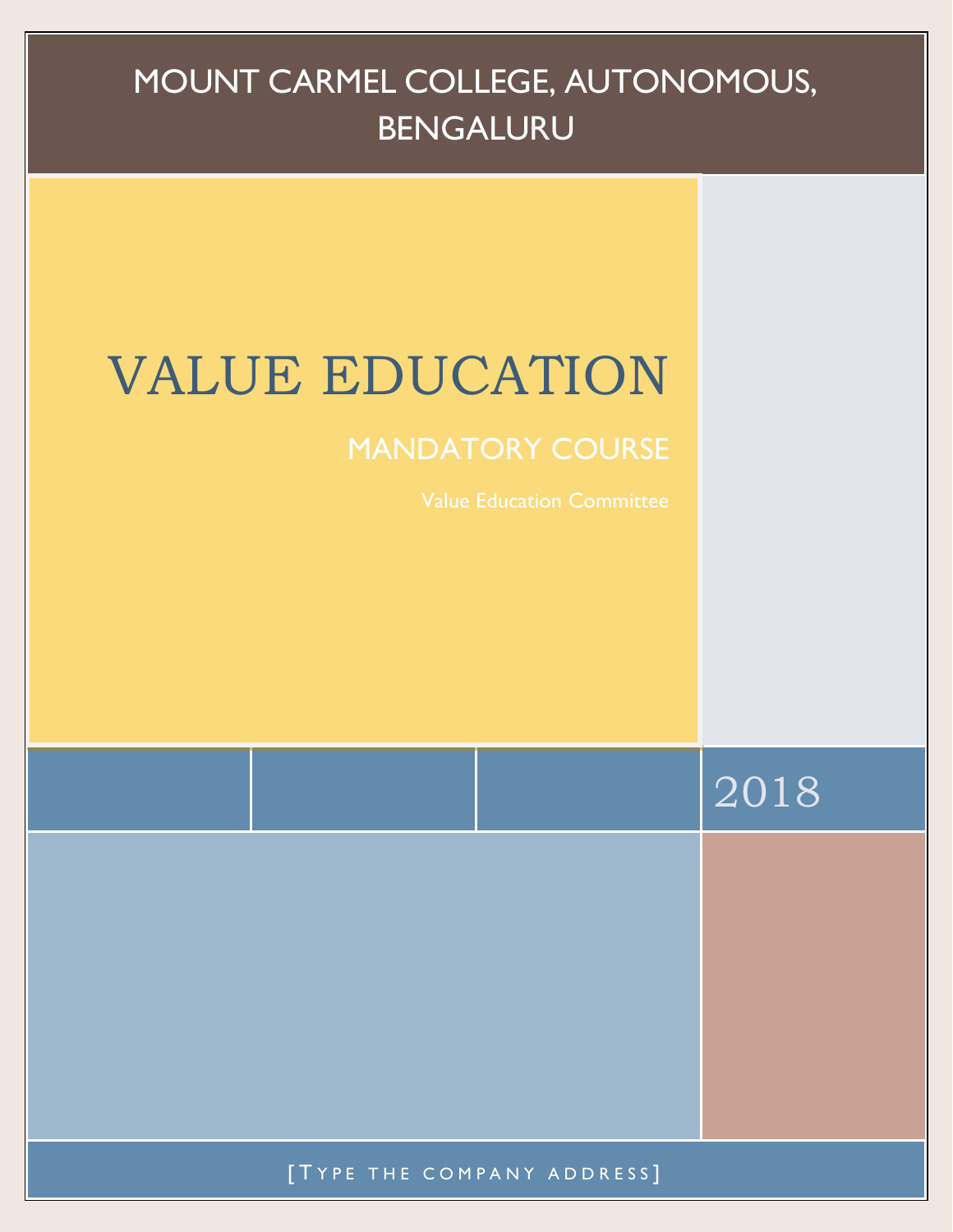### "*THE AIM OF EDUCATION IS THE KNOWLEDGE NOT OF FACTS BUT OF VALUES"*

We at Mount Carmel College, Bengaluru are committed to building a generation of women who are driven by strong values compassion, empathy, integrity and honesty as this would make them the true catalyst of change at home and society.

Value Education is a mandatory course under CBCS which is offered to all the first and final year students. It is a 30 hour course with an end semester exam. Attendance is compulsory.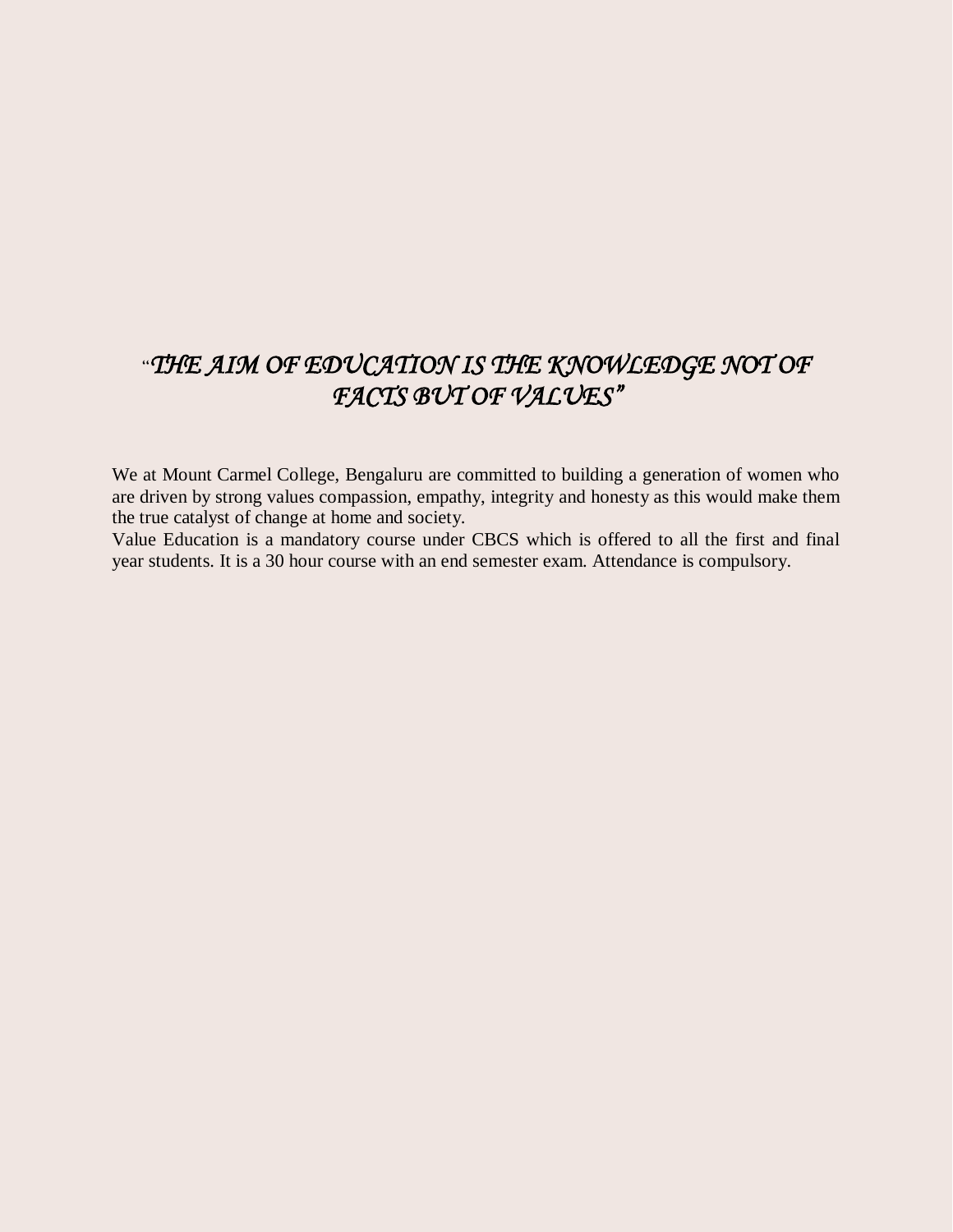| <b>I SEMESTER</b> |                                                              |  |
|-------------------|--------------------------------------------------------------|--|
|                   | Importance of Values in Life and Profession                  |  |
| 2.                | Social Networking - Role of Social Networking and Challenges |  |
| 3.                | <b>Time Management</b>                                       |  |
| $\overline{4}$    | <b>Importance of Self Defense and Fitness</b>                |  |
| 5.                | Nutrition & Diet                                             |  |
| 6.                | <b>Traffic Safety</b>                                        |  |
| 7.                | <b>Ethical treatment of Animals</b>                          |  |
| 8.                | <b>Relevance of Patriotism</b>                               |  |
| 9.                | Spirituality in our Lives                                    |  |
| 10.               | Women's Rights                                               |  |

|     | <b>II SEMESTER</b>              |
|-----|---------------------------------|
|     | <b>Mobile Phone Hazards</b>     |
|     | 2. Cyber Crimes                 |
|     | 3. Environmental Awareness      |
| 4.1 | Women's Safety                  |
| 5.  | Media and its Impact            |
|     | 6. Personal Hygiene and Health  |
| 7.1 | <b>Mental Health</b>            |
| 8.  | Social Media - Uses and Hazards |

| <b>V SEMESTER</b> |                                   |  |
|-------------------|-----------------------------------|--|
|                   | Career vs. Higher Education       |  |
| 2.1               | Choosing a Right Career           |  |
| 3.1               | Dealing with Failure              |  |
|                   | 4. How to handle Depression       |  |
| 5.                | Alcohol/Drug or Substance Abuse   |  |
|                   | 6. Love or Arranged Marriage      |  |
| 7.                | Selection of a Mate               |  |
| 8.                | Marriage vs. Live in Relationship |  |

|                  | <b>VI SEMESTER</b>                                                                  |
|------------------|-------------------------------------------------------------------------------------|
|                  | <b>Suicide Prevention</b>                                                           |
| 2.               | <b>Fake News Explosion</b>                                                          |
| 3.               | Importance of cultivating a Hobby                                                   |
| $\overline{4}$ . | Team Work                                                                           |
| 5.               | Gratitude                                                                           |
| 6.               | Importance of Travel in One's Life                                                  |
| 7.               | Importance of Internship and Community Projects in personal and professional growth |
| 8.               | <b>Goal Setting</b>                                                                 |
| 9.               | Me to campaign                                                                      |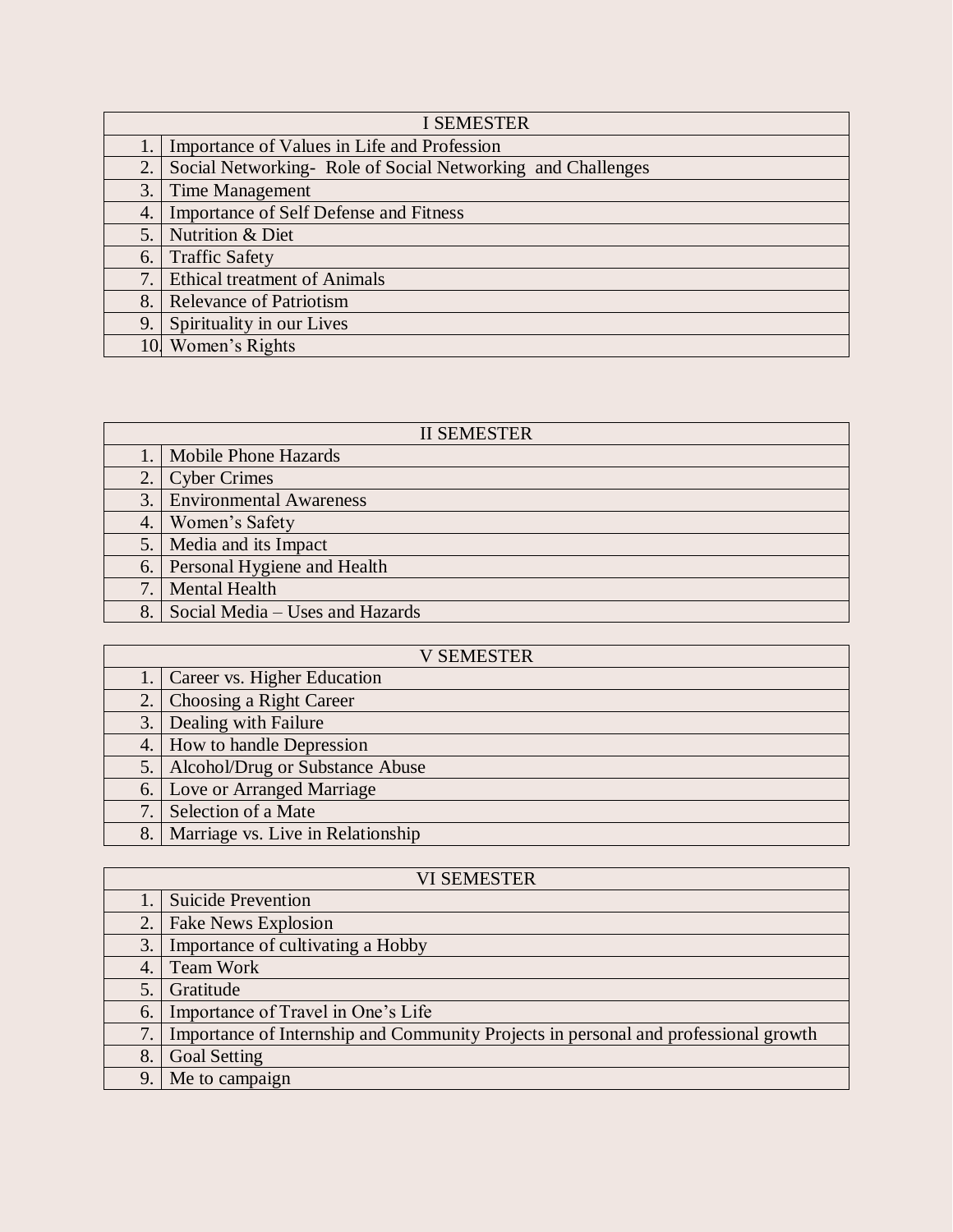#### **SEMESTER I**

#### **CC-01 BUSINESS ETHICS and CORPORATE GOVERNANCE**

#### **Objectives**

- 1. To expose students to ethical issues with special emphasis on ethical dilemmas in corporate world.
- 2. To develop a capacity of decision making with due emphasis to Ethics, in organizational context

#### **MODULE 1:**

Definition of business ethics- A model of ethics; ethical performance in business; managerial philosophy; types of ethics; code of ethics; importance of ethics in business. Arguments for and against business ethics

#### **MODULE 2:**

Attitudes, Beliefs and Life Positions: Concept of attitude, right and wrong attitudes, beliefs and ethical behavior, Life positions and ethical behavior, Cognitivism and noncognitivism; consequentialism versus non-consequentialism- Utilitarianism; Kantianism versus Utilitarianism

#### **MODULE 3:**

Social and Economic responsibilities of Business : Concept of Corporate Social Responsibility, Social responsiveness, Role of NGOs in CSR, Environmental concerns and protection, Fair Trade Practices , Economic Responsibilities of Business.

#### **MODULE 4:**

**Ethics in HRM**: Incentive plans, Performance Appraisals, Race and Disability, Employment Issues, Privacy issues, Restructuring & Layoffs, Wage Empowerment of Weaker Sections and Harassment Issues.

**Ethics in Marketing:** In relation to Product, Process and Competition **Ethics in Finance**: Accounting, Investment Decisions, disclosure norms, Insider trading norms, and financial statements.

**Ethics in Production & Operations Mgmt**. Worker safety, product safety, quality environment, closing facilities, workers' rights, quality of materials and welfare of employees.

#### **MODULE 5:**

Corporate Governance: Meaning, Aspects of Corporate Governance, Historical perspective, Organization for corporate governance, Corporate operations, Governance of country and company, Governance Mechanism

#### **REFERENCE BOOKS:**

- 1 Hartman P Laura: Prospectives of business ethics
- 2 Mathias A Theophane: Corporate Ethics
- 3 Rituparna Raj: Study in Business Ethics